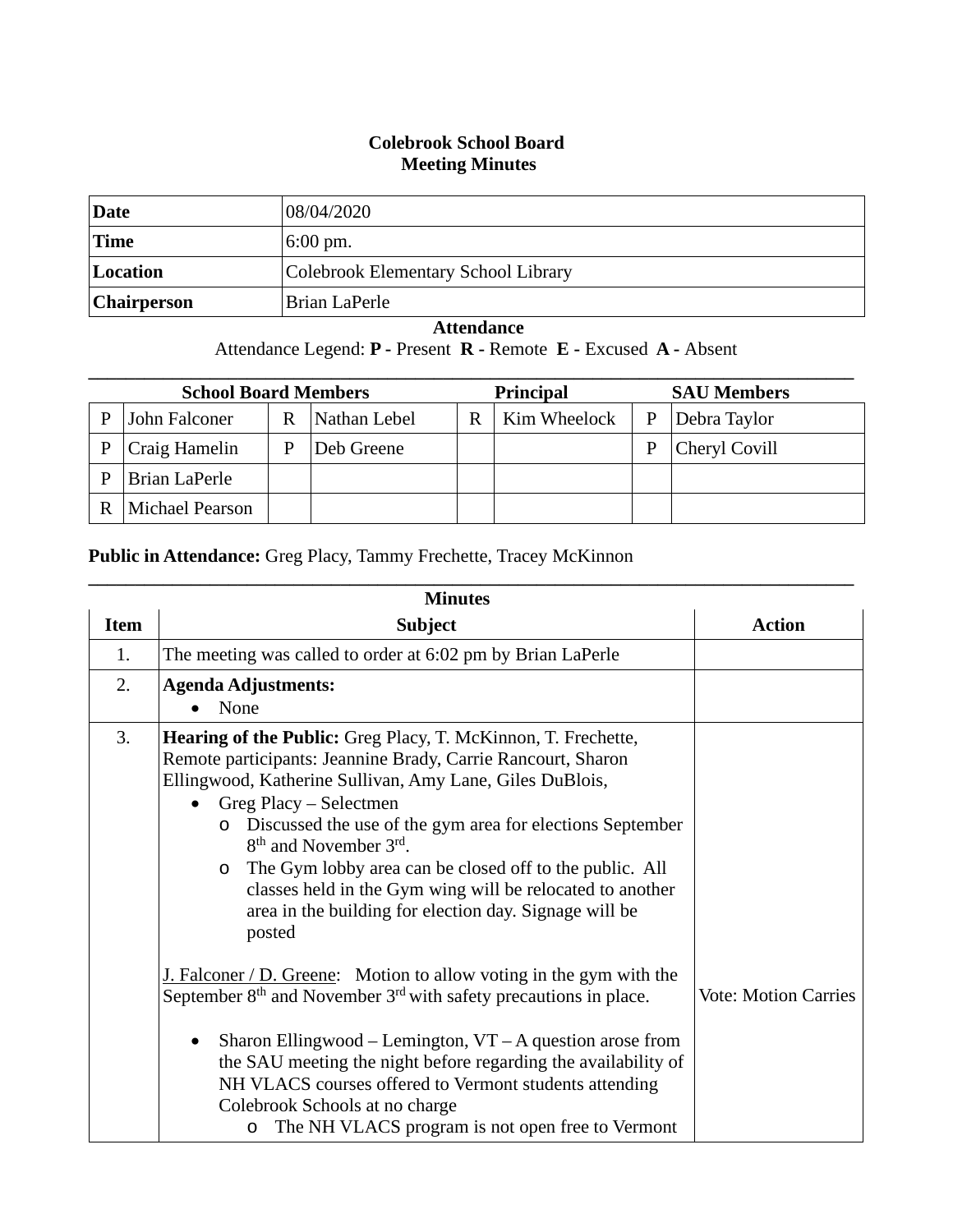|    | resident students. There is a fee of \$1,000. Sharon<br>asked if a waiver could be requested due to the fact the<br>educational programs are offered in New Hampshire<br>Superintendent Taylor spoke to Karen Conroy, ENSU<br>Superintendent and the State of Vermont offers a<br>similar Virtual class<br>Sharon feels Vermont pays enough in tuition to<br>O<br>Colebrook, therefore the fee should be absorbed by<br>the Colebrook School District.<br>Inquired about the school providing masks to students. The<br>school district is asking parents to provide masks, however we<br>will have masks available for those student who do not bring<br>masks to school. |                                       |
|----|----------------------------------------------------------------------------------------------------------------------------------------------------------------------------------------------------------------------------------------------------------------------------------------------------------------------------------------------------------------------------------------------------------------------------------------------------------------------------------------------------------------------------------------------------------------------------------------------------------------------------------------------------------------------------|---------------------------------------|
| 4. | <b>Reading of the Minutes:</b>                                                                                                                                                                                                                                                                                                                                                                                                                                                                                                                                                                                                                                             |                                       |
|    | J. Falconer / C. Hamelin: Motion to approve the minutes of July 7,<br>2020 as corrected:<br>Section 17 Objection not rejection                                                                                                                                                                                                                                                                                                                                                                                                                                                                                                                                             | <b>Vote: Motion Carries</b>           |
| 5. | <b>Special Reports:</b><br>None                                                                                                                                                                                                                                                                                                                                                                                                                                                                                                                                                                                                                                            |                                       |
|    |                                                                                                                                                                                                                                                                                                                                                                                                                                                                                                                                                                                                                                                                            |                                       |
| 6. | <b>Principal's Report:</b> Kim Wheelock<br><b>Report Attached</b>                                                                                                                                                                                                                                                                                                                                                                                                                                                                                                                                                                                                          |                                       |
| 7. | <b>Superintendent's Report: Debra Taylor</b><br><b>Report Attached</b><br>Reentry Plan was covered at the SAU meeting last night<br>o Any questions: none<br>Dr. Taylor has met with all board members in Colebrook<br>She attended the Kiwanis meeting this morning to meet with<br>community members<br>Expects to have feedback to the school boards during<br>$\bullet$<br>November.<br>Superintendent Taylor received a letter of resignation from<br>Michelle Overhoff – art position<br>D. Greene / C. Hamelin: Motion to accept Michelle Overhoffs'<br>resignation.                                                                                                | Vote: 5 Yes / 1 No<br>(John Falconer) |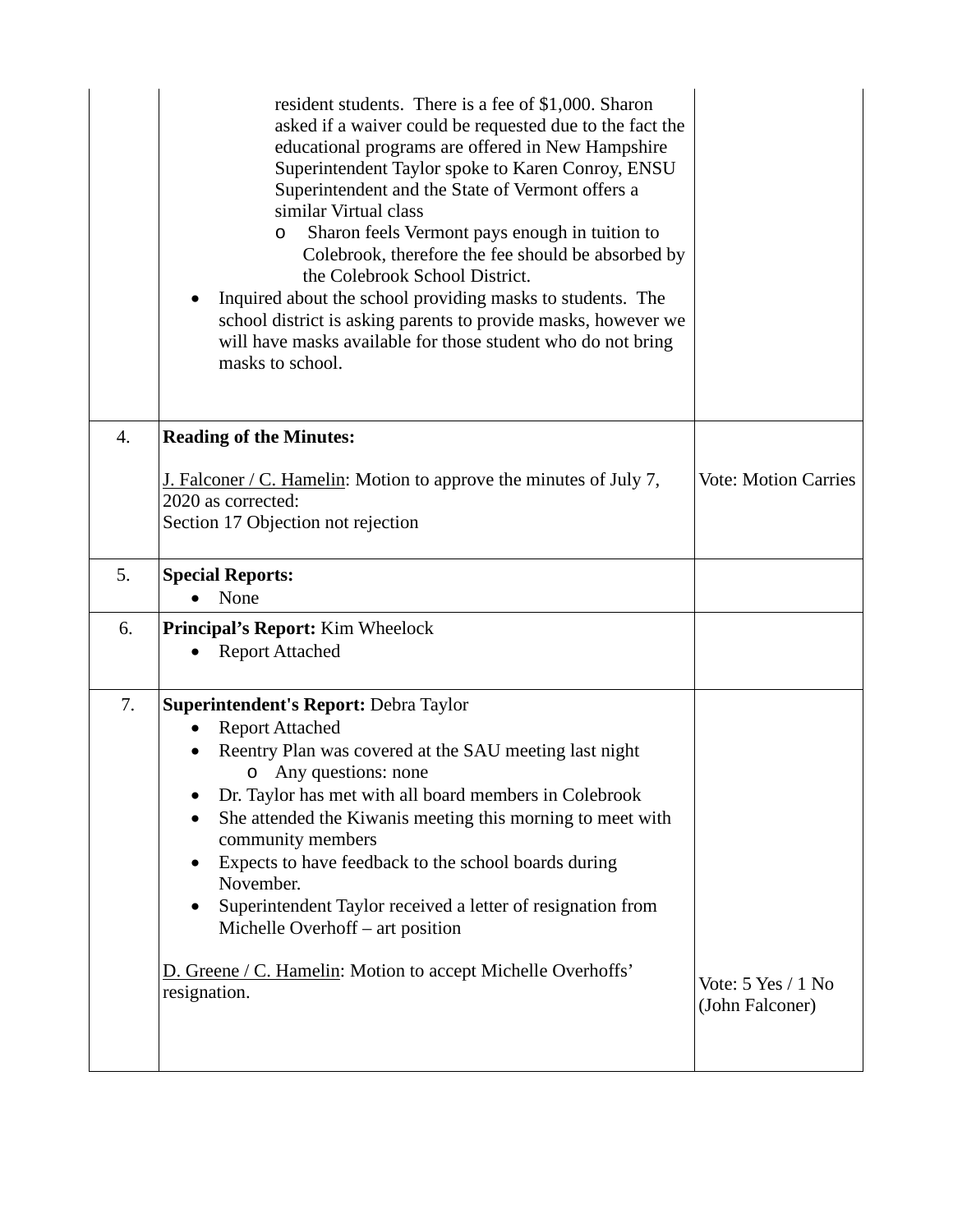| 8.  | <b>Business Administrator's: Cheryl Covil1</b>                                    |  |
|-----|-----------------------------------------------------------------------------------|--|
|     | <b>Update on Facilities</b>                                                       |  |
|     | Sidewalk project $-$ the majority of the curbing has been<br>$\circ$<br>installed |  |
|     | Scheduled for concrete and asphalt next week.                                     |  |
|     | Technology Education - bathroom project has begun<br>$\circ$                      |  |
|     | Dan Hebert, Inc is doing the work.                                                |  |
|     | Fencing and Flooring waiting on dates<br>$\circ$                                  |  |
|     | New Bus is expected October/November time frame<br>$\circ$                        |  |
|     | Facility cleaning is coming along nicely. Everyone<br>$\circ$                     |  |
|     | will be working on classroom set up.                                              |  |
|     | Majority of time has been spent on the Re-entry plan<br>O                         |  |
|     | for transportation, food service and grants                                       |  |
| 9.  | NH School Board Association Business: John Falconer                               |  |
|     | Workshops offerings – watch emails                                                |  |
|     | Notice has gone out to collect information on suggested<br>$\bullet$              |  |
|     | Resolutions                                                                       |  |
|     | Colebrook is considering requesting the following<br>$\circ$                      |  |
|     | resolution: Consideration given to Vermont students                               |  |
|     | attending NH schools and allowing them to take<br>VLACS classes at no charge      |  |
|     |                                                                                   |  |
| 10. | Co-Curricular Committee Report: Brian LaPerle                                     |  |
|     | Moving forward with the Soccer Season                                             |  |
|     | o Will address other school events                                                |  |
| 11. | <b>Building Committee: Craig Hamelin</b>                                          |  |
|     | None                                                                              |  |
| 12. | <b>Policy Committee Report: Deb Greene</b>                                        |  |
|     | Policy meeting will have to address legislative changes                           |  |
|     | NHSBA has provided draft policies<br>O                                            |  |
| 13. | <b>Negotiations Committee Report: John Falconer</b>                               |  |
|     | The first meeting date has been set in August                                     |  |
|     |                                                                                   |  |
| 14. | <b>Curriculum Committee Report: Nathan Lebel</b>                                  |  |
|     | None<br>$\bullet$                                                                 |  |
| 15. | <b>Technology Committee Report:</b>                                               |  |
|     | Website update $-$ in the design phase now<br>$\bullet$                           |  |
| 16. | <b>Connecticut River Collaborative Committee:</b>                                 |  |
|     | <b>None</b><br>$\bullet$                                                          |  |
| 17. | <b>Unfinished Business:</b>                                                       |  |
|     | None                                                                              |  |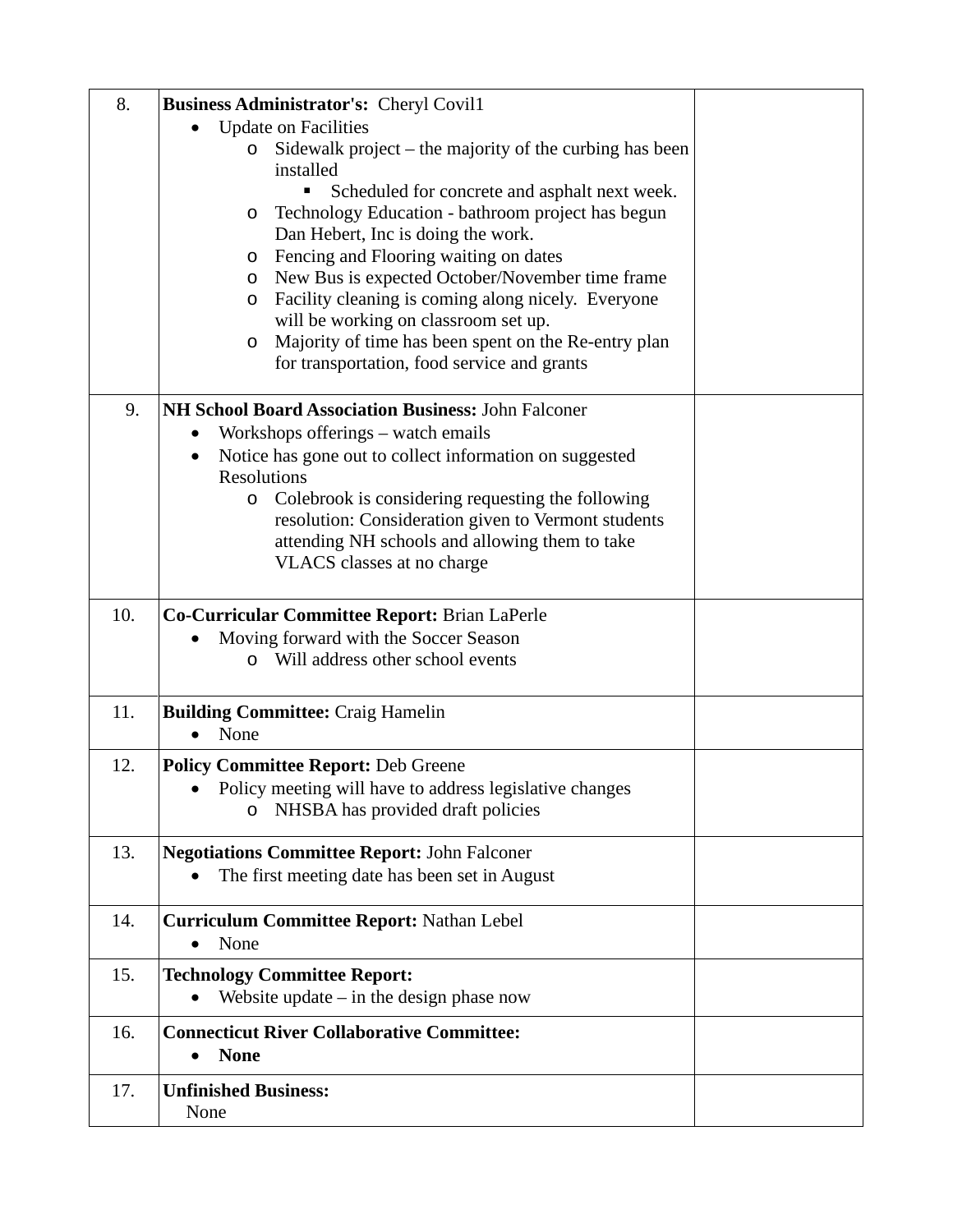| 18. | <b>Other Business:</b>                                                                                                                                                                                                                                                                                                                                                           |                             |
|-----|----------------------------------------------------------------------------------------------------------------------------------------------------------------------------------------------------------------------------------------------------------------------------------------------------------------------------------------------------------------------------------|-----------------------------|
|     | J. Brady questioned the communication flow regarding<br>$\bullet$<br>staffing and opening of school. Teachers have not received<br>guidance.<br>It was stated the SAU boards voted on August $3rd$ and<br>$\circ$<br>notification is in process.<br>Teachers will receive 2 additional days in August to<br>$\circ$<br>work on classroom configuration.<br><b>School Reentry</b> |                             |
|     | Survey has been sent to parents. Data will be compiled<br>$\circ$<br>the end of next week.<br>Heath Team looking at protocols to implement, will<br>$\circ$<br>share with staff and parents as soon as possible<br>Request to allow teachers up to 2 days to get their room ready<br>to meet the CDC guidelines.                                                                 |                             |
|     | D. Greene / J. Falconer: Motion to allow teachers 2 days to work in<br>their classroom to get the room ready                                                                                                                                                                                                                                                                     | <b>Vote: Motion Carries</b> |
|     | Kim Wheelock inquired about entry of the 2 foreign exchange<br>students into the school system this year. This was discussed<br>last year.<br>Students are coming from Germany and Spain. They<br>$\circ$<br>will have all the proper testing and will quarantine for<br>the 14 days.                                                                                            |                             |
|     | D. Greene / C. Hamelin: Motion to allow the 2 foreign Exchange<br>students to attend Colebrook this school year.                                                                                                                                                                                                                                                                 | <b>Vote: Motion Carries</b> |
|     | Received 3 bids on Ventilation Cleaning<br>o Bid results as follows:<br>Octagon Bid \$42,250<br>Air Care Bid \$22,598<br>Impact Fire Bid \$18,000                                                                                                                                                                                                                                |                             |
|     | $C.$ Hamelin / D. Greene: Motion to allow the Superintendent and<br>Business Administrator to review the bids and award                                                                                                                                                                                                                                                          | <b>Vote: Motion Carries</b> |
|     | <b>Chromebook Bids</b><br>1 bid received from PC Connections<br>$\circ$                                                                                                                                                                                                                                                                                                          |                             |
|     | J. Falconer / D. Greene: Motion to award the bid to PC Connections<br>for the purchase of Chromebooks                                                                                                                                                                                                                                                                            | <b>Vote: Motion Carries</b> |